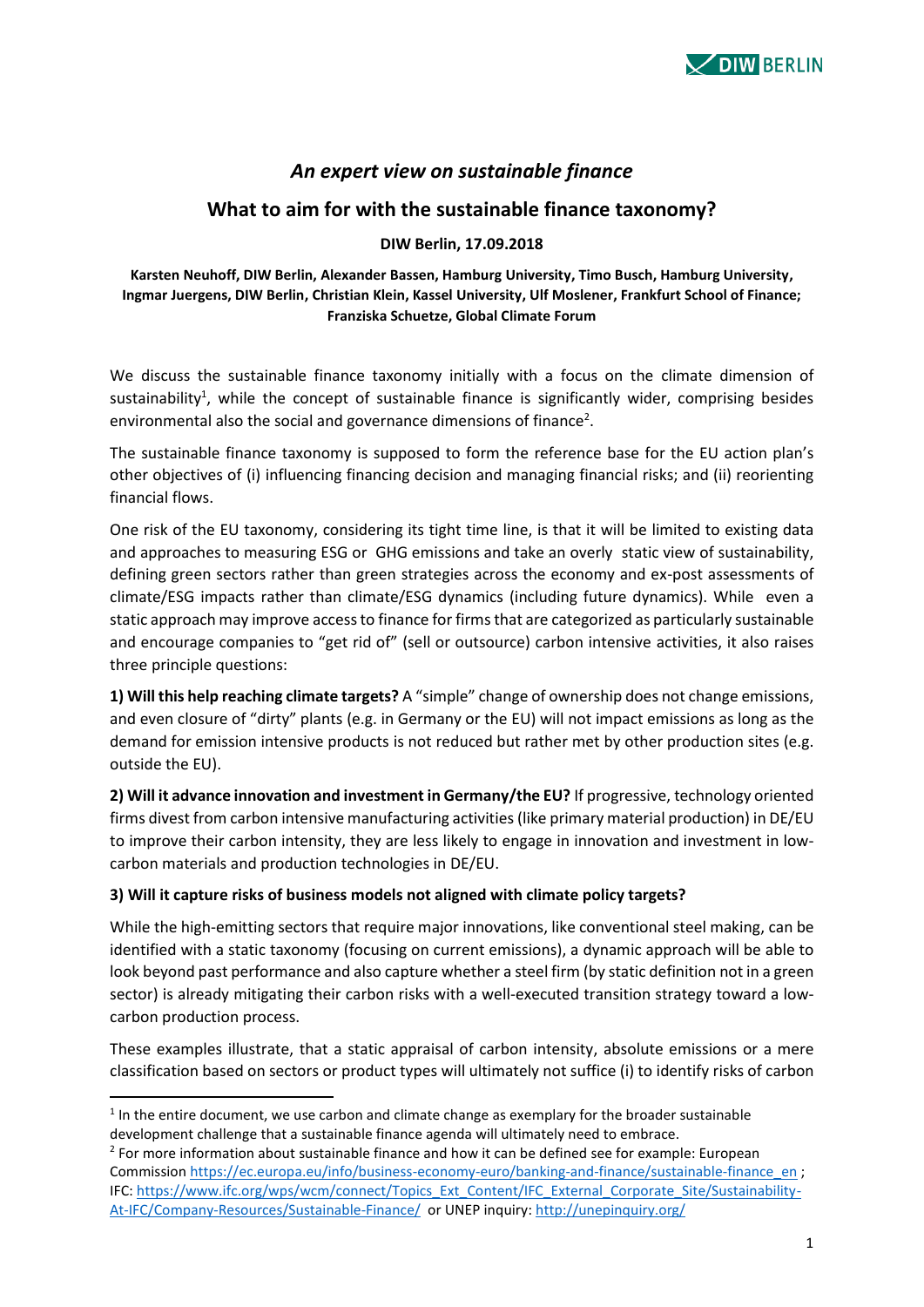

intensive business models and strategies; (ii) to support firms in the implementation of innovation and investment strategies compatible with climate objectives and (iii) to inform financing and investment decisions compatible with the climate objective. Financial institutions, financial regulators and supervisors, rating agencies, analysts, advisors, investors and savers need information on whether a firm's business model and strategy is compatible with future requirements and developments (in terms of innovation, technology, regulation and market structure) or not.

# **The further development of the taxonomy requires a clear definition of the taxonomy's goals, a dynamic approach to risk, and an extended scope.**

#### **Define the goal of the taxonomy**

#### *A number of functions the taxonomy should fulfil, have been identified by experts and stakeholders*

To ensure a contribution of sustainable finance to the science-based climate policy target signed up to in the Paris agreement, the taxonomy will need to capture long-term and strategic risks and opportunities. To effectively integrate long-term targets and thinking into actual decision making in the financial system, climate scenarios defining the science-based space of action, need to be made usable in the context of banking, investment and capital market transactions.

#### **Build the taxonomy on a dynamic, forward-looking view of risk and sustainability**

## *The current/emerging discourse is a first step but needs to be open for further development with a more dynamic scope in mind*

In line with its key objectives of (i) influencing financing decision and managing financial risks; and (ii) reorienting financial flows, the taxonomy will need to go well beyond a static view of risk and sustainability (which prevails in existing indicators and evaluation frameworks provided by CDP and used by firm data providers like Bloomberg, Reuters et al.) and be developed with a dynamic and forward looking view in mind. It will have to reflect sustainable (and low-carbon) trends, changes and strategies across the economy (rather than for example merely defining green sectors) and consider future rather than stopping at an assessments of the status quo.

#### *What initial learnings can we built upon?*

- Scenarios exist, but differ in the specific policy and technology pathways they envisage, their degree of detail and applicability in the concrete "use case".
- Transparency of assumptions in underlying scenarios is essential to allow for appraisal and comparison between scenarios, while iterative processes of scenario generation and cross sectoral alignment (and hence coherence) have proven essential.
- Compared to well-established quantitative indicators used for carbon emission accounting and reporting, the evaluation of strategic orientation and climate objective compatibility will need to be open to a mix of qualitative and quantitative metrics or sector specific metrics.

#### **Develop the scope and structure of the taxonomy**

#### *Ideas for the further development of the taxonomy's scope*

Ultimately it will be necessary to appraise whether the positioning and strategy of a firm or public entity are in line with climate policy objectives and how the required transition could be adopted by a given company. This includes for example the question whether the scale of the markets a firm envisages for its products is compatible with the overall low-carbon transformation of the economy (e.g. the gasoline demand a refinery expects), or whether the technologies it uses to serve these markets will remain competitive if embodied carbon emissions are fully priced or otherwise regulated.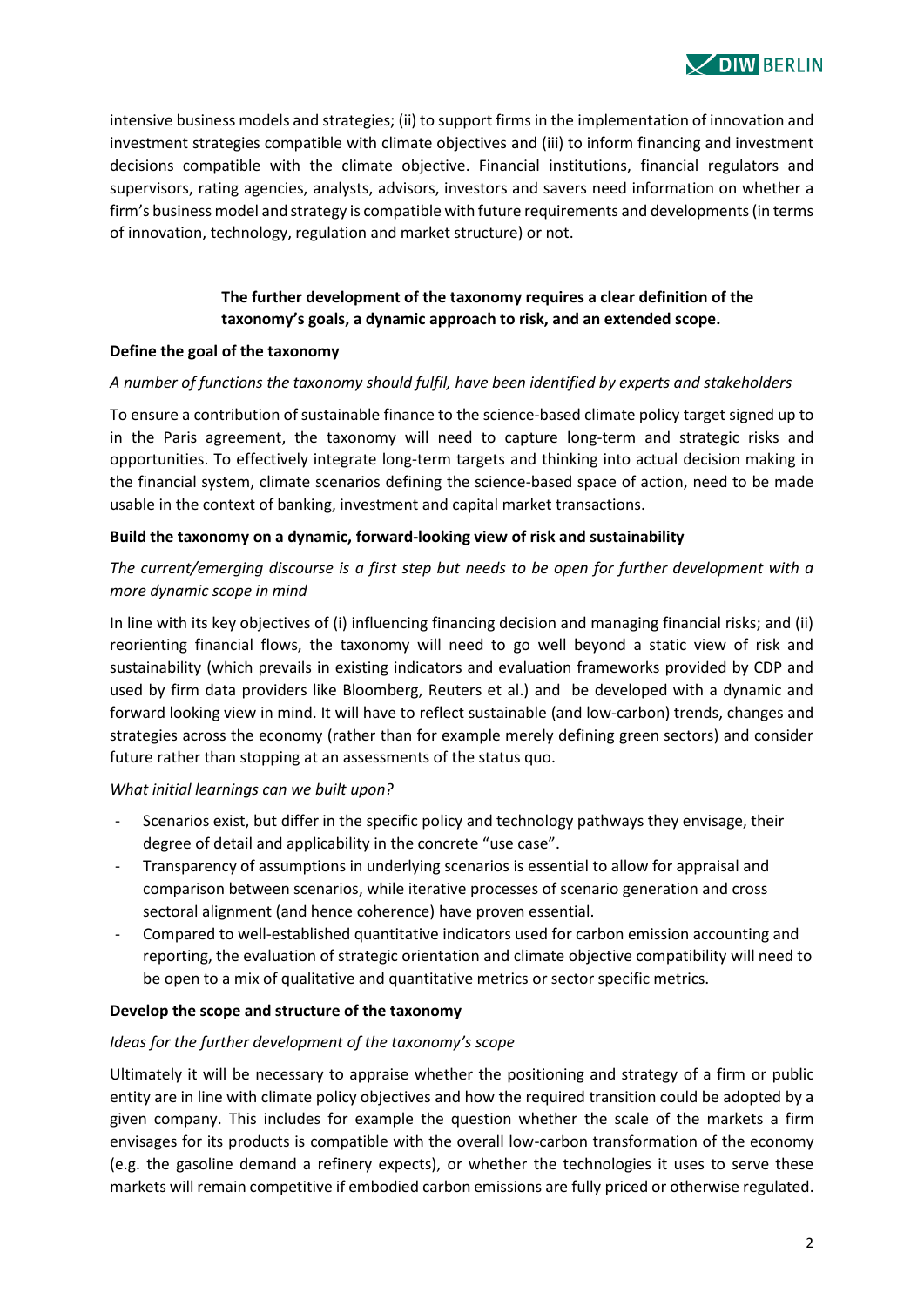Such appraisals are increasingly emerging, triggered by various initiatives:, including the Transition Pathways Initiative (of LSE's Grantham Institute, FTSE Russell and PRI, [http://www.lse.ac.uk/GranthamInstitute/tpi/about/partners/\)](http://www.lse.ac.uk/GranthamInstitute/tpi/about/partners/) the Science based targets initiative (in partnership with CDP, UN Global compact, WRI and WWF, [https://sciencebasedtargets.org/\)](https://sciencebasedtargets.org/) or Decarbonisation roadmaps being developed at economy, industry, and sector level (BDI, DENA; EU sector road maps by industry associations).

*What are implications for the structure of a sustainable finance taxonomy?*

- A gradual implementation/development of the taxonomy could include trigger levels or proportionality measures to initially focus on the most relevant sectors and limit complexity.
- How / why are scenarios relevant to benchmarking, asset valuation and investment decisions? And what could converging scenarios look like for different actors?
- What opening/development options are required to ensure flexibility and revisions for the further development and expansion of the taxonomy and its scope?
- Enabling users to apply the sustainability taxonomy requires capacity building/training/learning.

# **Consider implications of taxonomy's scope for disclosure and reporting**

As regards the alignment of the taxonomy's scope with disclosure and reporting, a set of important questions will need to be addressed:

- What reporting is for internal audits and what for public reporting? How to best align different reporting formats and how to set the right levels of reporting (in terms of quality, detail, etc.) for different purposes; which metrics work for whom and capture static and dynamic risks?
- Regulation of reporting: Which existing legislation "works" (has which effects) and could be adopted at EU level? How can the initial experience with science-based targets and forwardlooking reporting be integrated in corresponding disclosure "rules" (voluntary or mandatory)?
- Quality (control) of reporting: How to move disclosure from primarily ex-post/static assessments towards a forward-looking perspective, while ensuring comparability (e.g. standardized scenarios?) and allowing for third party verification?